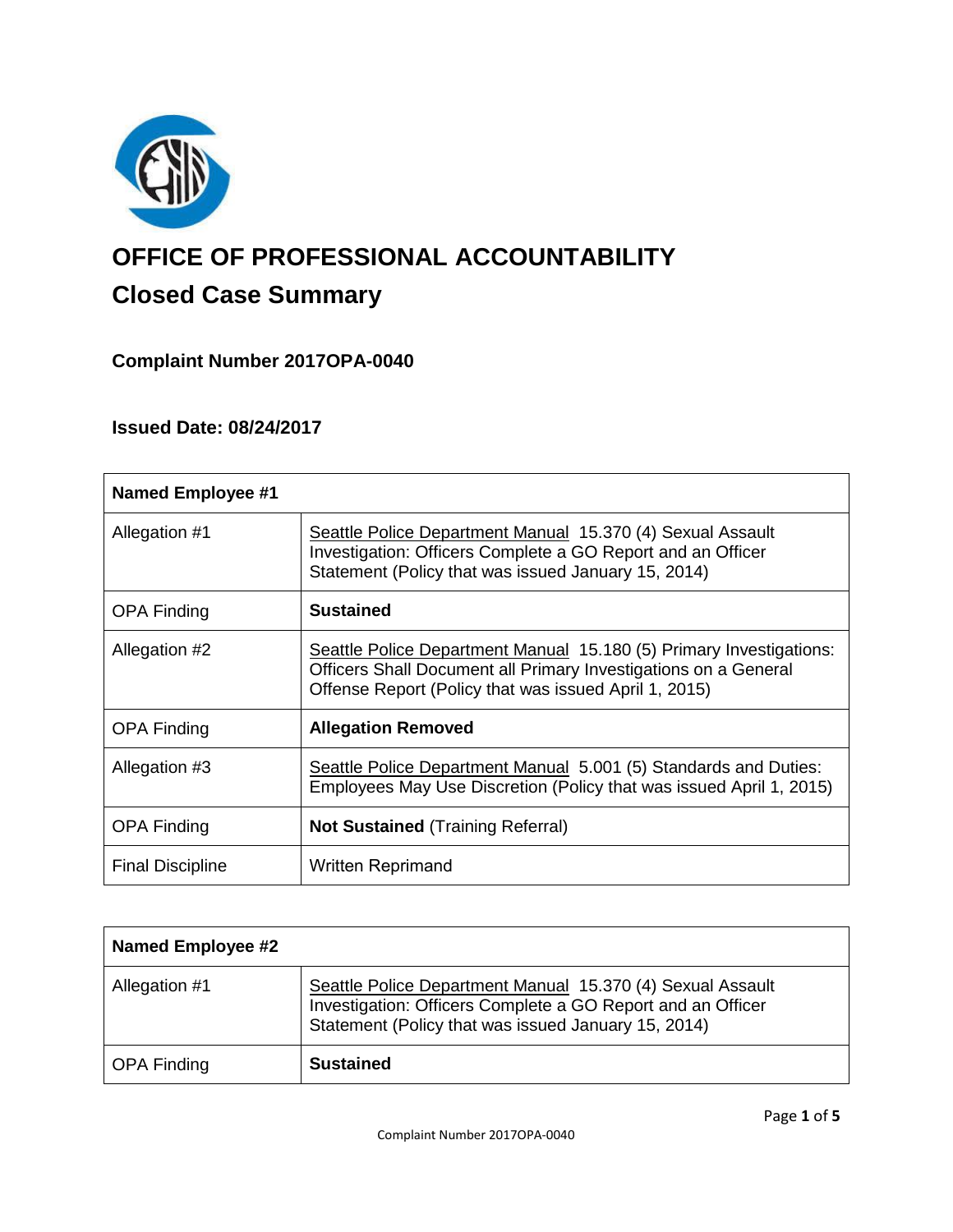| Allegation #2           | Seattle Police Department Manual 15.180 (5) Primary Investigations:<br>Officers Shall Document all Primary Investigations on a General<br>Offense Report (Policy that was issued April 1, 2015) |
|-------------------------|-------------------------------------------------------------------------------------------------------------------------------------------------------------------------------------------------|
| <b>OPA Finding</b>      | <b>Allegation Removed</b>                                                                                                                                                                       |
| Allegation #3           | Seattle Police Department Manual 5.001 (5) Standards and Duties:<br>Employees May Use Discretion (Policy that was issued April 1, 2015)                                                         |
| <b>OPA Finding</b>      | <b>Not Sustained (Training Referral)</b>                                                                                                                                                        |
| <b>Final Discipline</b> | <b>Written Reprimand</b>                                                                                                                                                                        |

| Named Employee #3       |                                                                                                                                                                                  |
|-------------------------|----------------------------------------------------------------------------------------------------------------------------------------------------------------------------------|
| Allegation #1           | Seattle Police Department Manual 15.370 (4) Sexual Assault<br>Investigation: Officers Complete a GO Report and an Officer<br>Statement (Policy that was issued January 15, 2014) |
| <b>OPA Finding</b>      | <b>Not Sustained (Lawful and Proper)</b>                                                                                                                                         |
| Allegation #2           | Seattle Police Department Manual 5.001 (5) Standards and Duties:<br>Employees May Use Discretion (Policy that was issued April 1, 2015)                                          |
| <b>OPA Finding</b>      | <b>Not Sustained (Inconclusive)</b>                                                                                                                                              |
| <b>Final Discipline</b> | N/A                                                                                                                                                                              |

#### **INCIDENT SYNOPSIS**

The Named Employees were dispatched to take a report from the complainant.

# **COMPLAINT**

The complainant alleged that Named Employees #1 and #2 responded to a 911 report of a sexual assault and may have misapplied their discretion by not conducting a proper investigation and failing to file a General Offense (GO) Report that was complete, thorough and accurate. The complainant also alleged that Named Employee #3 failed to take a report when she went to the precinct to report the sexual assault prior to the 911 call and was told by Named Employee #3 that she had to contact Sexual Assault Unit (SAU) directly.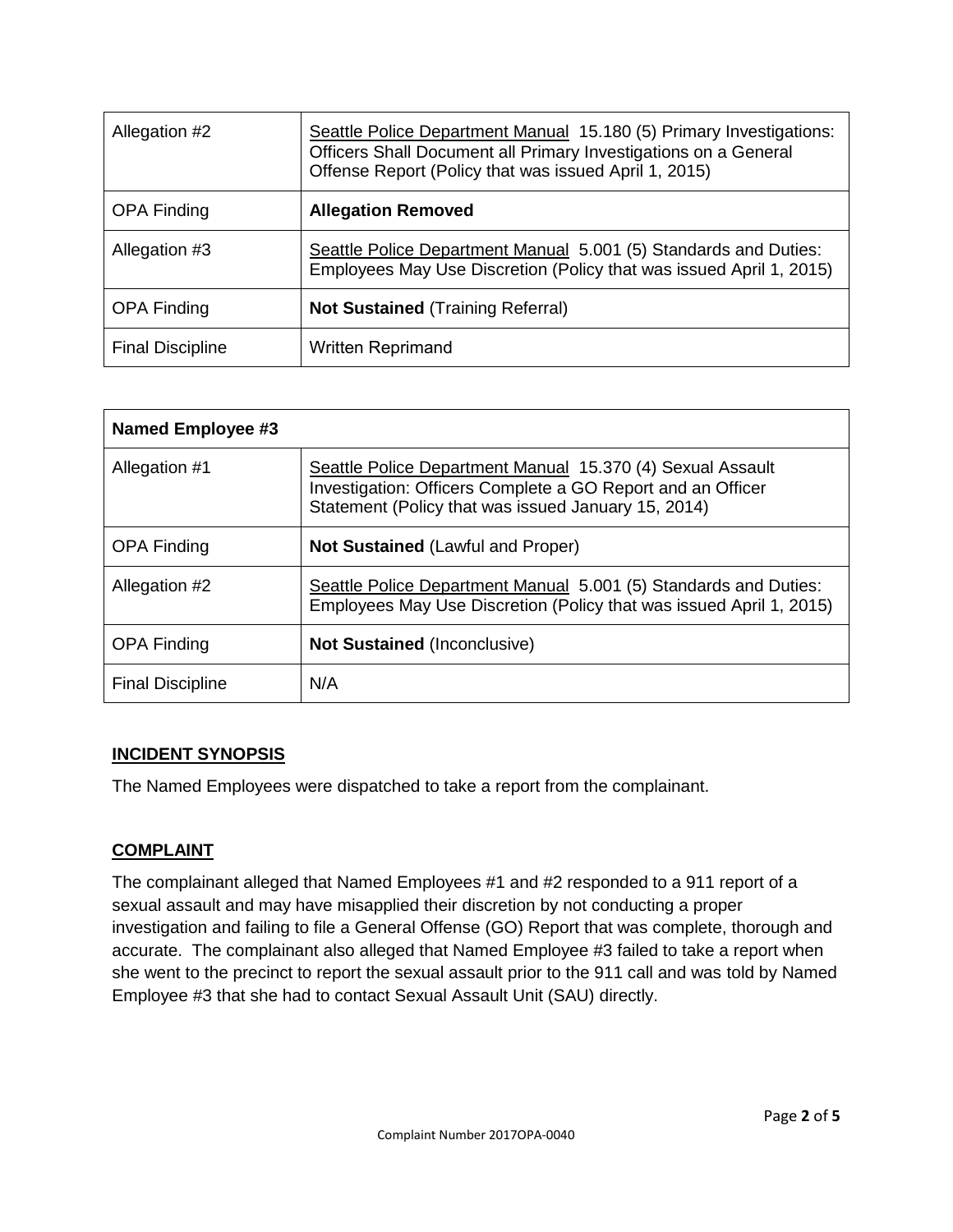# **INVESTIGATION**

The OPA investigation included the following actions:

- 1. Review of the complaint
- 2. Search for and review of all relevant records and other evidence
- 3. Review of In-Car Video (ICV)
- 4. Interviews of SPD employees

## **ANALYSIS AND CONCLUSION**

Named Employee #1 and Named Employee #2 were assigned together in a two-officer car. They responded to a report of a sexual assault and made contact with the person making the report (the complainant). The complainant told the officers that she had been the victim of a sexual assault some 14 years prior. The complainant gave the officers sufficient information to determine that a sexual assault crime may have occurred. SPD Policy 15.370(4) requires officers who conduct a Primary Investigation of a reported sexual assault to "complete a brief GO report" to include:

- Whether sexual penetration occurred;
- The identification of the suspect if known;
- Whether there was forcible compulsion.

This policy also requires officers to "complete a detailed officer statement." The Task for this policy contains a list of things the patrol officer should do when conducting a sexual assault primary investigation. Because the reported sexual assault took place many years before the date of the report, several of the tasks listed did not apply to the situation faced by Named Employee #1 and Named Employee #2. However, the following tasks could have been performed by either Named Employee #1 or Named Employee #2:

- 1. Contacts the victim and determines immediate medical need.
- 2. Determines suspect identity and/or description.
- 5. Determines location of the crime scene.
- 7. Identifies witnesses.
- 8. Collects addresses and phone numbers of the victim and witnesses.
- 11. Completes a brief GO Report.
- 12. Establishes elements of the crime.
- 13. Completes a detailed officer's statement.

The OPA investigation showed that Named Employee #1 and Named Employee #2 completed task numbers 1, 2, 11 and 12. However, Named Employee #1 and Named Employee #2 did not determine the address where the assault took place and did not list in the GO Report the names and contact information for any witnesses. The complainant told the officers about a witness who could verify a number of factors regarding the incident, even though that witness did not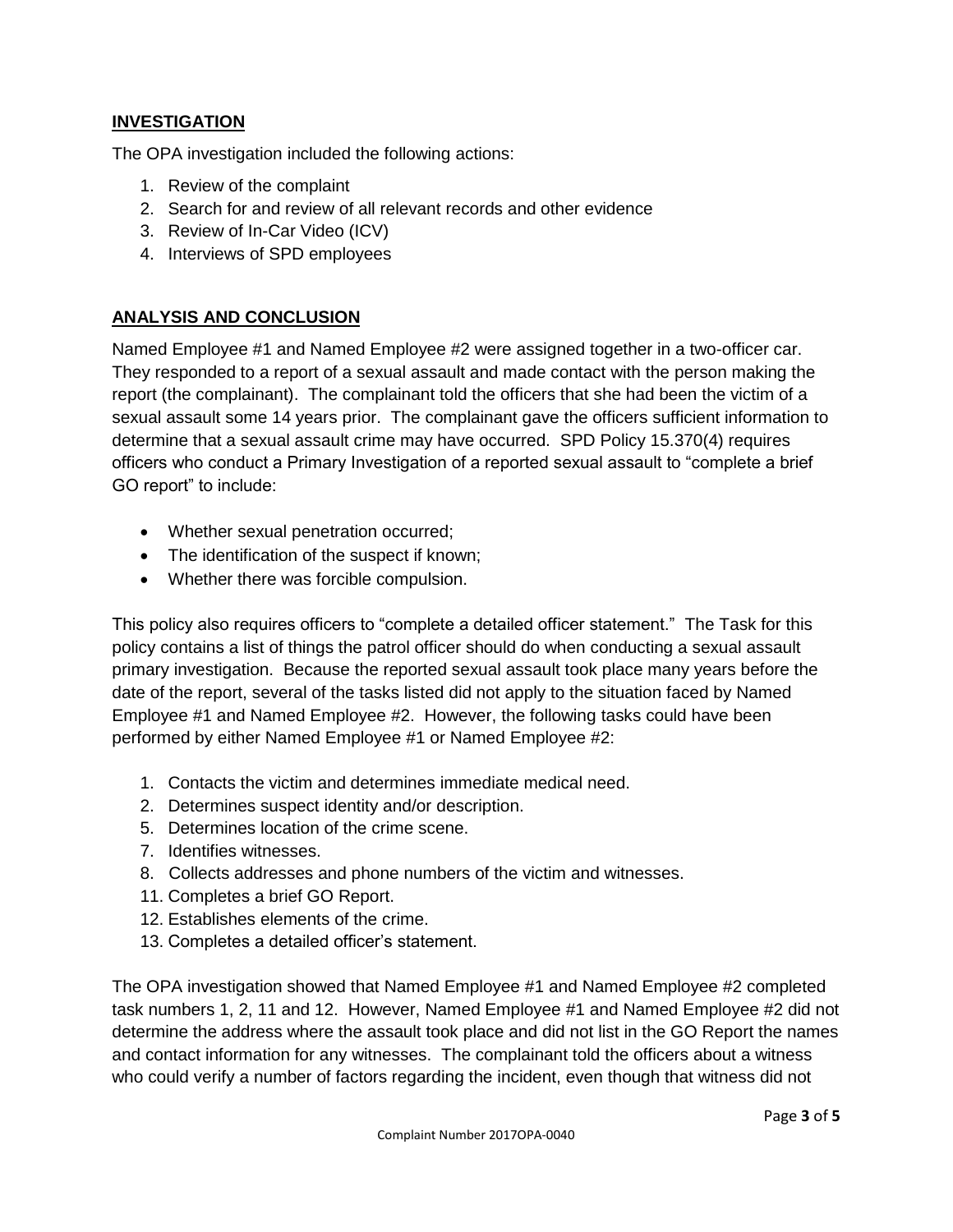see the actual assault. Nonetheless, no information about the existence of a witness was included in the GO Report. Named Employee #1 and Named Employee #2 both contributed to the GO Report and it did not contain all the information the complainant provided to them, including her claim that she possessed additional documentary evidence that might support her allegation. Finally, the GOR was titled by Named Employee #1 and Named Employee #2 as a "Crisis" rather than a "Sexual Assault."

This policy is in place to ensure that responding Patrol Officers conduct an adequate primary investigation of reported sexual assaults and fully document that investigation in a GO Report so the SAU can properly follow up and conduct their investigation. As a direct result of the incomplete and mislabeled GO Report jointly authored by Named Employee #1 and Named Employee #2, the SAU investigation of this report was delayed. In addition, the complainant/victim experienced distress at not having her report taken seriously and lost trust in the Seattle Police Department.

The allegation concerning the inadequacy of the GO Report jointly authored by Named Employee #1 and Named Employee #2 was adequately addressed in allegation #1, above. Therefore allegation #2 was removed as being redundant for both Named Employee #1 and #2.

At some point in the interaction between the complainant and the two officers (Named Employee #1 and Named Employee #2), the officers made the determination that the complainant was likely delusional and/or paranoid; they began viewing the interaction as a "Crisis Intervention" and not a reported Sexual Assault that needed to be adequately investigated and documented. It is critically important that officers not dismiss reported crimes merely because the person reporting the crime happens to be in crisis or has a mental health challenge. In fact, with certain crimes, including sexual assault, the vulnerability sometimes attendant to being in crisis can increase the probability a perpetrator will target a person as his or her victim.

The complainant told Named Employee #3 she wanted to report a sexual assault and that she preferred to have that report taken by a female officer. Named Employee #3 was not a female officer and was a Desk Clerk in the precinct building. He provided the complainant with information on how she could contact Dispatch to request a female officer come to take the report, or contact the SAU directly. Given the complainant's desire to have a female officer take her report, the OPA Director found that Named Employee #3 took reasonable steps to see that the complainant's report was taken.

The complainant alleged that Named Employee #3 was dismissive and did not take her report seriously. As evidence of that, the complainant cited Named Employee #3's use of air-quotes when he used the word "victim" in reference to the complainant. Named Employee #3 denied doing this, or anything to diminish the seriousness of the complainant's report. Given the lack of any other witnesses to this interaction or any video/audio recording of their exchange, the OPA Director found there was insufficient evidence to either prove or disprove the complainant's allegation.